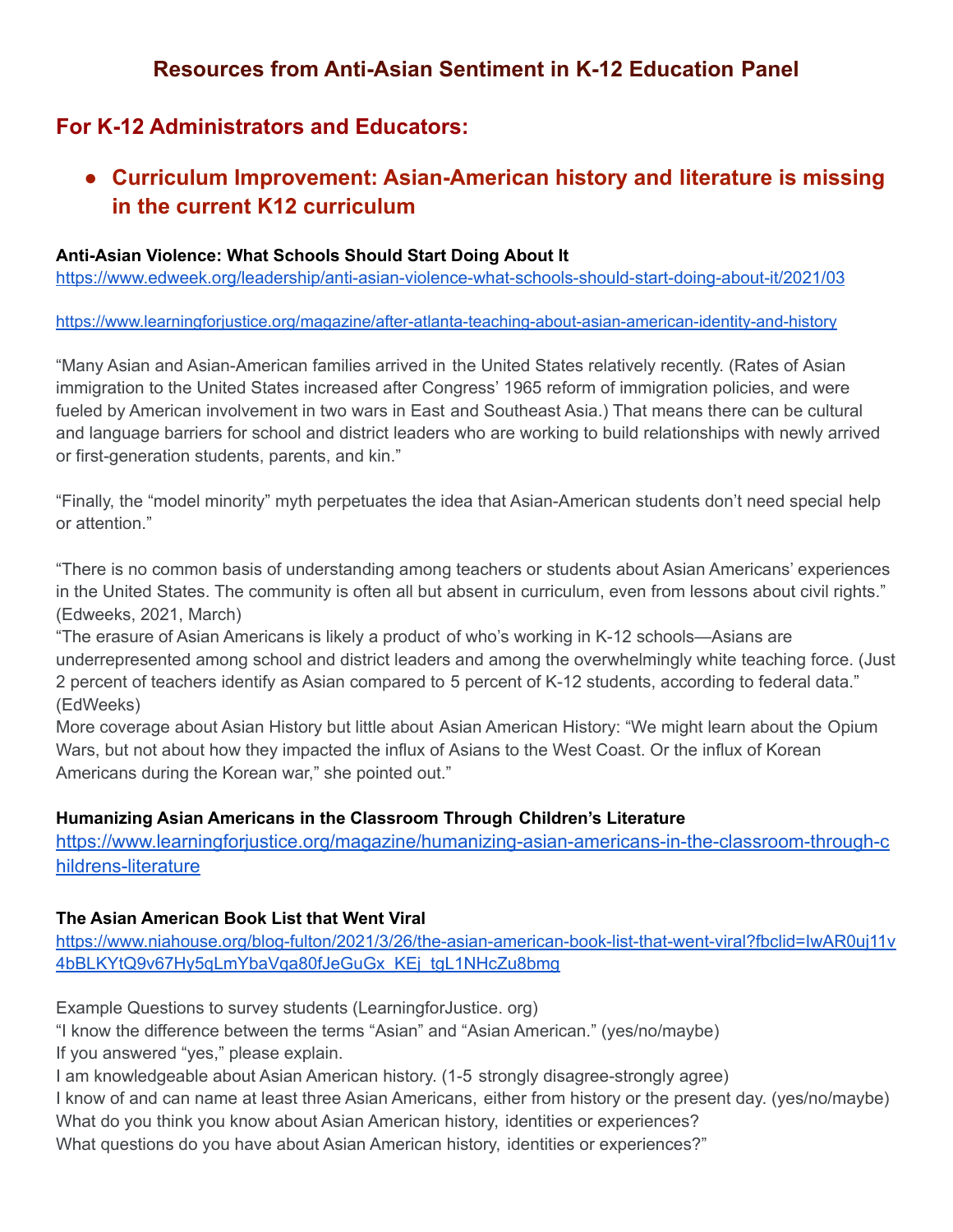"Out of 52 sixth-grade students, 37—or 70%—disagreed or strongly disagreed with the statement, "I am knowledgeable about Asian American history." Only four students said they could name at least three Asian Americans from history or the present day. To the question, "What do you think you know about Asian American history, identities or experiences?" 60% of my students replied, "I don't know" or "nothing."

# **● Anti-bias Tools and Strategies**

#### **A Guide for Responding to School-Based Bias Incidents**

[https://www.adl.org/education/resources/tools-and-strategies/a-guide-for-responding-to-school-based-bias-inci](https://www.adl.org/education/resources/tools-and-strategies/a-guide-for-responding-to-school-based-bias-incidents) [dents](https://www.adl.org/education/resources/tools-and-strategies/a-guide-for-responding-to-school-based-bias-incidents)

### **Anti-Bias Tools & Strategies**

<https://www.adl.org/education/resources/tools-and-strategies/anti-bias-tools-strategies>

#### **For schools: Bullying Prevention and Intervention Tips**

[https://www.adl.org/sites/default/files/documents/assets/pdf/education-outreach/Bullying-Prevention-and-Interv](https://www.adl.org/sites/default/files/documents/assets/pdf/education-outreach/Bullying-Prevention-and-Intervention-Tips-for-Schools-Institutions.pdf) [ention-Tips-for-Schools-Institutions.pdf](https://www.adl.org/sites/default/files/documents/assets/pdf/education-outreach/Bullying-Prevention-and-Intervention-Tips-for-Schools-Institutions.pdf)

- Schools Prevention for all general Bullying Incidents.
	- Assess Bullying at Your Institution: Administer anonymous surveys among youth, families and staff/faculty in order to gather information about the nature and extent of bullying in your community as well as perceptions about climate and safety. Use this information to inform curricular and programmatic approaches, focus your intervention strategies and measure progress over time.
	- Create a Team: Charge a committee with oversight of bullying-related matters.
	- Educate the Community: Provide ongoing professional development and family education for adults on bullying prevention and anti-bias education.
	- Establish Policies: Make sure your institution's anti-bullying, harassment and non-discrimination policies are current, reflect district and state guidelines and include clear definitions and consequences.
	- Monitor "Hot Spots": Ensure that typically unsupervised/unstructured areas (e.g., cafeteria, hallways, locker room, bus, schoolyard, etc.) are adequately monitored and that students are aware of behavioral expectations in these locations. Provide training to aides and support staff who oversee these areas so that they can respond effectively when bullying occurs.
	- Promote Online Safety: Increase awareness of Internet safety strategies among youth and their families by sending home resources and sponsoring community programs that provide practical information about how to respond to cyberbullying. Institute supervision and monitoring practices that keep relevant staff up-to-date and utilize appropriate blocking and filtering software.
	- Encourage Reporting: Establish safe and confidential reporting mechanisms for bullying incidents and clear procedures for investigation and response. Make youth aware of these procedures and encourage them to tell a trusted adult about threatening or harassing behavior that they experience or observe. Reinforce the difference between "tattling" and responsible reporting, and impress upon youth the destructive consequences of keeping silent about bullying and bias.
	- $\circ$  Set an Example: Model appropriate conduct on and offline by treating all people with respect; engaging in culturally responsive behavior; avoiding disciplinary responses that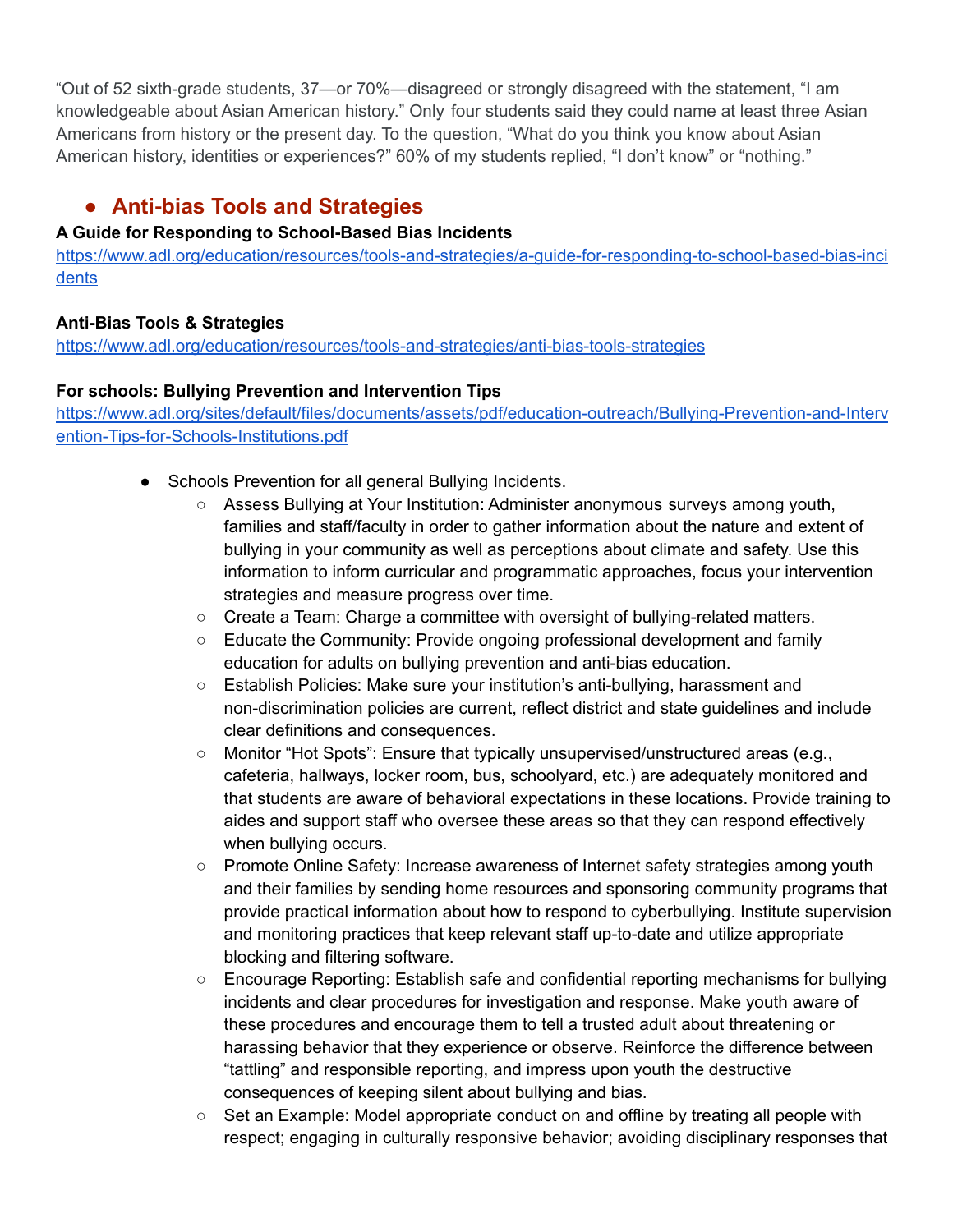humiliate or denigrate youth; using technology in safe and appropriate ways; and intervening in incidents of name-calling and bullying consistently

- Be Vigilant: Look for warning signs that a young person in your care might be the aggressor or target of bullying. If you observe social withdrawal, truancy, depression, obsessive technology use, fear or avoidance of technology or other behaviors that concern you, talk with your supervisor or a mental health expert at your institution about how to intervene.
- School Intervention
	- Investigate and Respond: Interview the individuals involved in the incident as well as bystanders who may be able to provide information regarding the history and context related to the negative behavior. If the incident involves electronic communication, gather relevant evidence, including emails, texts, screenshots and images (but do not take possession of sexually explicit photos or videos). Determine appropriate consequences for the aggressors in accordance with your institution's policies and the seriousness of the infraction. If relevant, work with Internet service providers to remove offensive content
	- Consult Law Enforcement: If the incident involves harassment, stalking, physical or sexual assault, threats of violence, distribution of pornography or other behaviors that may amount to a criminal offense, contact your district counsel, school resource officer and/or local law enforcement liaison. If the incident took place away from school grounds, check with legal counsel regarding permissible disciplinary interventions
	- Follow Up with the Aggressor's Family: Discuss the incident with the aggressor's parents or guardians to establish ongoing communication and consistent expectations between home and your institution. Provide information and education as appropriate so that the aggressor's family understands how best to address the negative behavior and monitor their child's conduct moving forward
	- Provide Support: Assist the target and the target's family in coping with the impact of the bullying and building skills for dealing with such problems in the future. Make sure not to inadvertently make the target feel responsible for the bullying in any way, or to unintentionally punish the target by limiting access to activities or technology. If necessary, protect targets from further online victimization by helping them to block offenders, change phone numbers/email addresses/screen names, and file complaints with social networking/media sites and service providers.
	- Educate: Discuss strategies for responding to bullying and being an ally with all youth. Social cruelty and aggression affect the entire community, not just those who are directly involved in an incident. Broad-based education about responsible behavior and technology use can contribute to a climate that is welcoming and inclusive for all members of your institution.
	- Reach Out: Work with local schools, youth groups and community organizations to share information about ongoing problems with bullying (making sure to maintain confidentiality where necessary). Communicating with the different youth-oriented institutions can help to establish consistency with regard to the messages, support and consequences they receive.

### **For Parents:**

**Guidance for Parents on the Anti-Bullying Bill of Rights Act**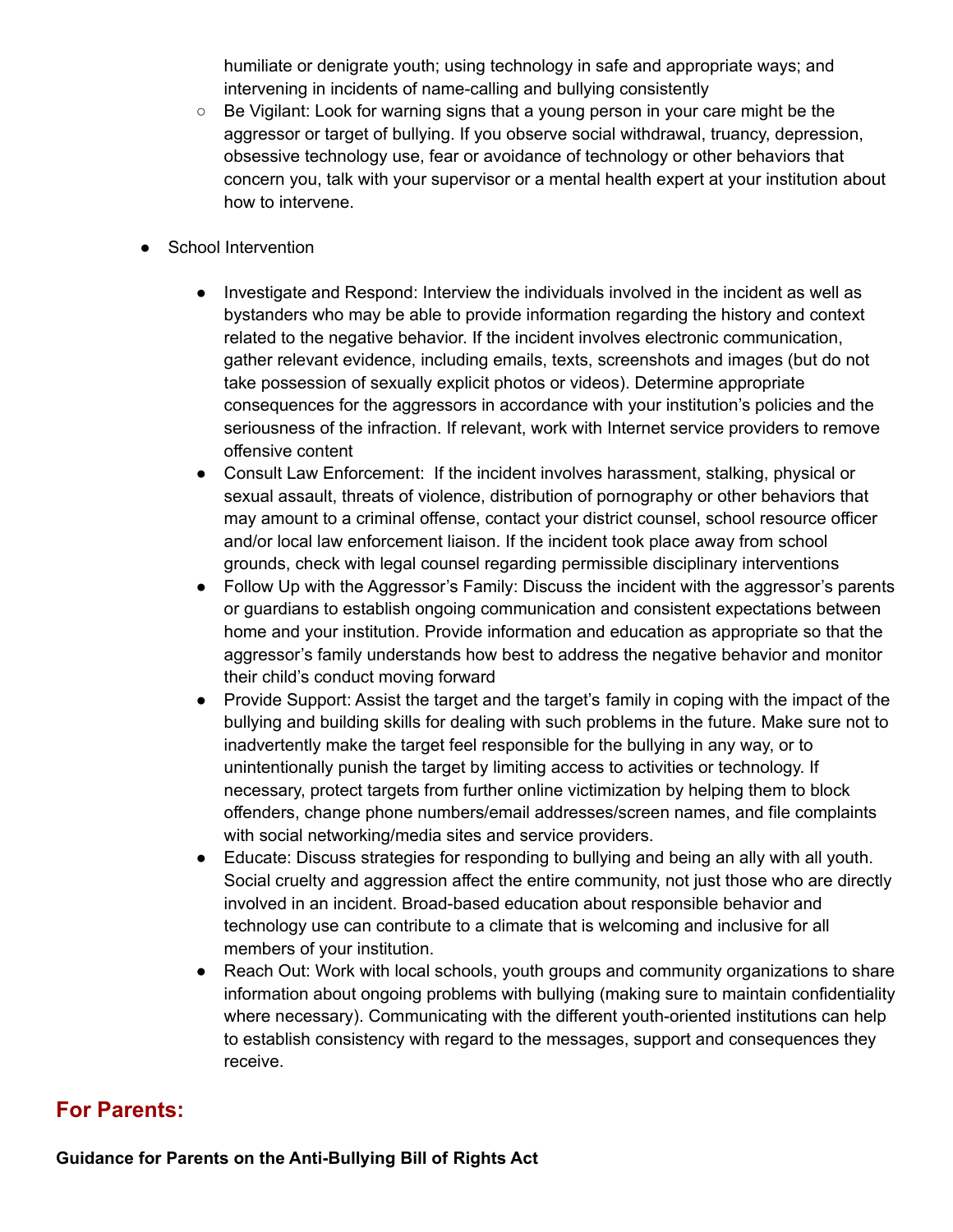<https://www.nj.gov/education/students/safety/behavior/hib/ParentGuide.pdf> [https://www.state.nj.us/education/students/safety/behavior/hib/](https://nam02.safelinks.protection.outlook.com/?url=https%3A%2F%2Fwww.state.nj.us%2Feducation%2Fstudents%2Fsafety%2Fbehavior%2Fhib%2F&data=04%7C01%7Cdake.zhang%40gse.rutgers.edu%7C2fad55f5f1894347021208d8f4516e00%7Cb92d2b234d35447093ff69aca6632ffe%7C1%7C0%7C637527977855575212%7CUnknown%7CTWFpbGZsb3d8eyJWIjoiMC4wLjAwMDAiLCJQIjoiV2luMzIiLCJBTiI6Ik1haWwiLCJXVCI6Mn0%3D%7C1000&sdata=8hI1X9tMTx8pBm3HhDCLVunGTFgyIt%2B3xeGXRof0D6Q%3D&reserved=0)

#### **Talking about race with your children**

<https://www.pbs.org/parents/thrive/how-to-talk-honestly-with-children-about-racism>

#### **With anti-Asian hate in the U.S. rising, parents grapple over whether to talk to their children:**

[https://www.reuters.com/article/us-usa-race-the-talk/with-anti-asian-hate-in-u-s-rising-parents-grapple-over-wh](https://www.reuters.com/article/us-usa-race-the-talk/with-anti-asian-hate-in-u-s-rising-parents-grapple-over-whether-to-talk-to-their-children-idUSKBN2BI1BS) [ether-to-talk-to-their-children-idUSKBN2BI1BS](https://www.reuters.com/article/us-usa-race-the-talk/with-anti-asian-hate-in-u-s-rising-parents-grapple-over-whether-to-talk-to-their-children-idUSKBN2BI1BS)

#### **Email Templates for Requesting Assistance in Addressing Racism Against Asian Americans**

[https://docs.google.com/document/d/1sqTGKXAjPx4KPpERjh2hzyQrmSH3-pBaXIpvCbyltQI/edit#heading=h.n](https://docs.google.com/document/d/1sqTGKXAjPx4KPpERjh2hzyQrmSH3-pBaXIpvCbyltQI/edit#heading=h.n5b9chxdm3nh) [5b9chxdm3nh](https://docs.google.com/document/d/1sqTGKXAjPx4KPpERjh2hzyQrmSH3-pBaXIpvCbyltQI/edit#heading=h.n5b9chxdm3nh)

### **How should we respond if a child experiences any incidents such as name-calling, hitting, etc in school?**

HIB definition (In NJ)

- The ABR defines harassment, intimidation and bullying (HIB) as any gesture, any written, verbal or physical act, or any electronic communication, whether it be a single incident or a series of incidents, that is reasonably perceived as being motivated either by an actual or perceived characteristic, such as:
- Race, color, religion, ancestry, national origin, gender, sexual orientation, gender identity and expression, or a mental, physical or sensory disability or by any other distinguishing characteristic; and that
- Takes place on school property, at any school-sponsored function, on a school bus, or off school grounds, that substantially disrupts or interferes with the orderly operation of the school or the rights of other students; and that
- A reasonable person should know, under the circumstances, will have the effect of physically or emotionally harming a student or damaging the student's property, or placing a student in reasonable fear of physical or emotional harm to his person or damage to his property; or
- Has the effect of insulting or demeaning any student or group of students; or
- Creates a hostile educational environment for the student by interfering with a student's education or by severely or pervasively causing physical or emotional harm to the student. (N.J.S.A. 18A:37-14)

#### The school must first conduct an investigation when bullying is reported. **A school must consider many different factors to decide whether a behavior is HIB as defined in the ABR.**

#### **Conflicts vs. Bullying**

Conflict = Mutual disagreements, arguments or fights Bullying = Intent to emotionally or physically hurt a student; it is one-sided.

- **● Child**
	- If they are a younger student they would tell the teacher and that teacher should escalate it to the HIB officer.
	- If it is an older child they can tell the HIB person directly, but it is always a good start to tell the closest adult so they can intervene immediately.
	- There is no "one-size-fits-all" response to all different incidents. Let the child study the resources and learn how to respond to incidents in all different scenarios.
	- The child may prepare a response in case an incident happens: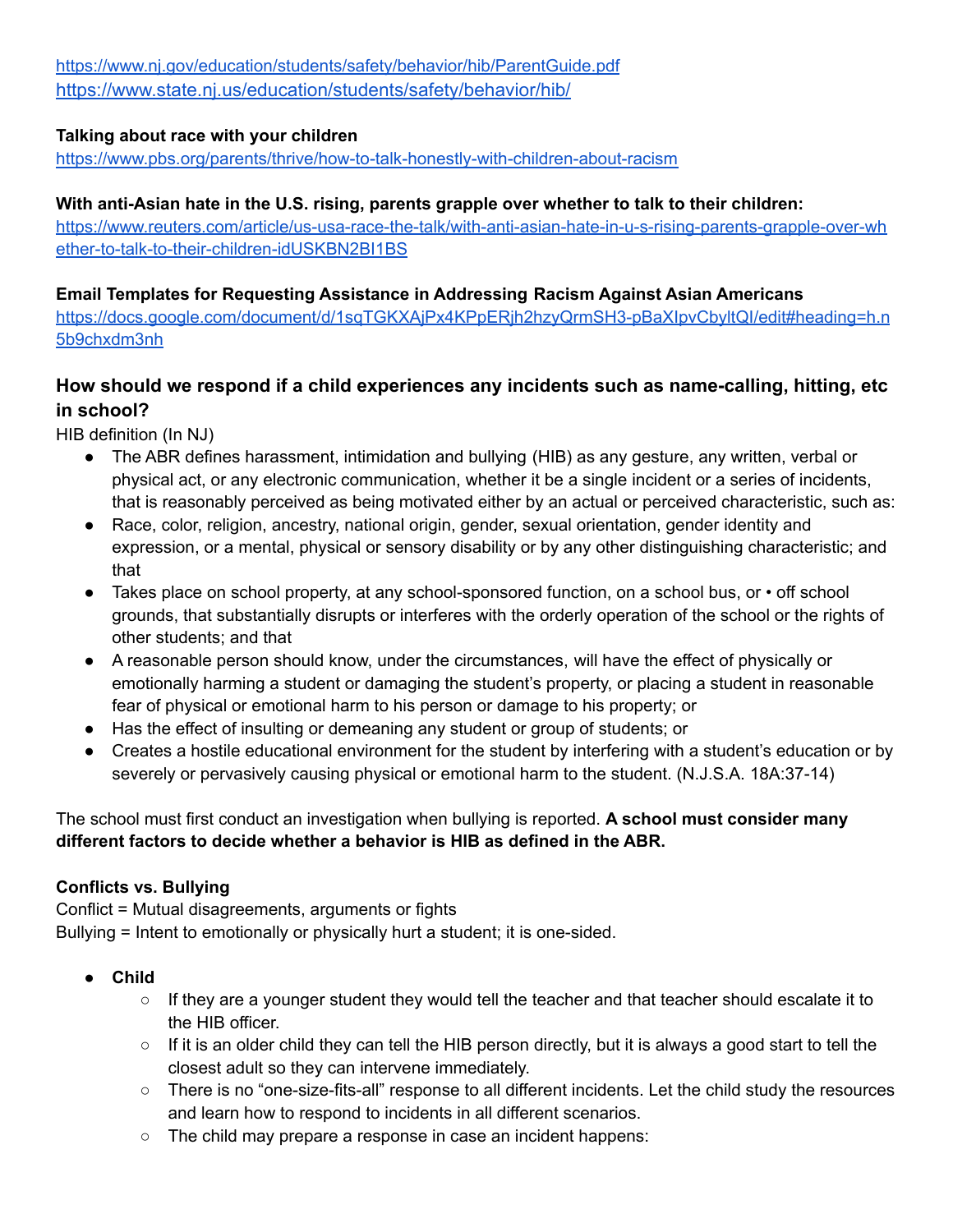- For example, say " no", stop it." " it is not funny", or " I have never been mean to you. Why are you so mean to me?" etc.
- Always remember, you do not have to fight back directly. You may choose to walk away and talk with an adult/teacher.

#### **● Parents**

- As there have been incidents of attacks against Asian people, parents may directly ask the child's teacher what the child should do in the case of name-calling, or hitting, etc. Talk with or send an email to the teacher of your child to share your concerns.
- $\circ$  Also, ask the school teacher what the parents can expect to be done once the child complained about an incident.
- Talk about race with your child. Prepare and guide your child to learn from resources.
- When an incident happens, the parents may choose to take a verbal HIB report to the principal the same day the incident occurs, for email, call or email the principal.
- $\circ$  In addition to reporting the incident to the school, there are other reporting options:

#### <https://www.nj.gov/education/students/safety/behavior/hib/ParentGuide.pdf>

- Filing a complaint with the New Jersey Division of Civil Rights or the Superior Court of New Jersey under the New Jersey Law Against Discrimination
- Contacting the County Office of Education If at any time parents have reason to believe their child's school or school district is not handling a possible bullying incident in line with the ABR or the board of education's policies; they can contact the office of education in their county for assistance
- Contacting Law Enforcement Officials (the Police)

If the parent disagrees with the school investigation, parents have rights to appeal the School Investigation report

- Request a Board Hearing from the BOE
- $\circ$  Appeal to the Commissioner of Education (N.J.S.A. 18A:37-15(b)6(e)) Parents may appeal to the Commissioner of Education within 90 days of the board's decision on the CSA's report.
- Appeal to the Appellate Division of the Superior Court of New Jersey

# **School Actions After Receiving a HIB Complaint**

○ The 10 Steps of the HIB Complaint and Investigation Process in NJ. <https://www.nj.gov/education/students/safety/behavior/hib/ParentGuide.pdf>

**Step 1:** The Verbal Report – All reports of HIB acts must be reported to the principal **the same day** the incident occurs when a school staff member, a contractor or a volunteer: Personally witnesses an act of HIB; or Receives reliable information indicating that a HIB act occurred. Parents, students and others also may make verbal reports.

**Step 2:** Parent Notification – As soon as possible following any verbal report of HIB to the principal, the principal must inform the parents of all suspected student offenders and suspected student victims. Depending on the school's procedure and the facts of each incident, the principal might inform the parent by phone, letter or some other form of communication. If it is appropriate to the situation, the principal may discuss the availability of counseling and other intervention services.

**Step 3:** The Investigation – One school day after receiving the verbal report, the principal or the principal's designee must start an investigation of the act. The school anti-bullying specialist conducts the investigation, in coordination with the principal.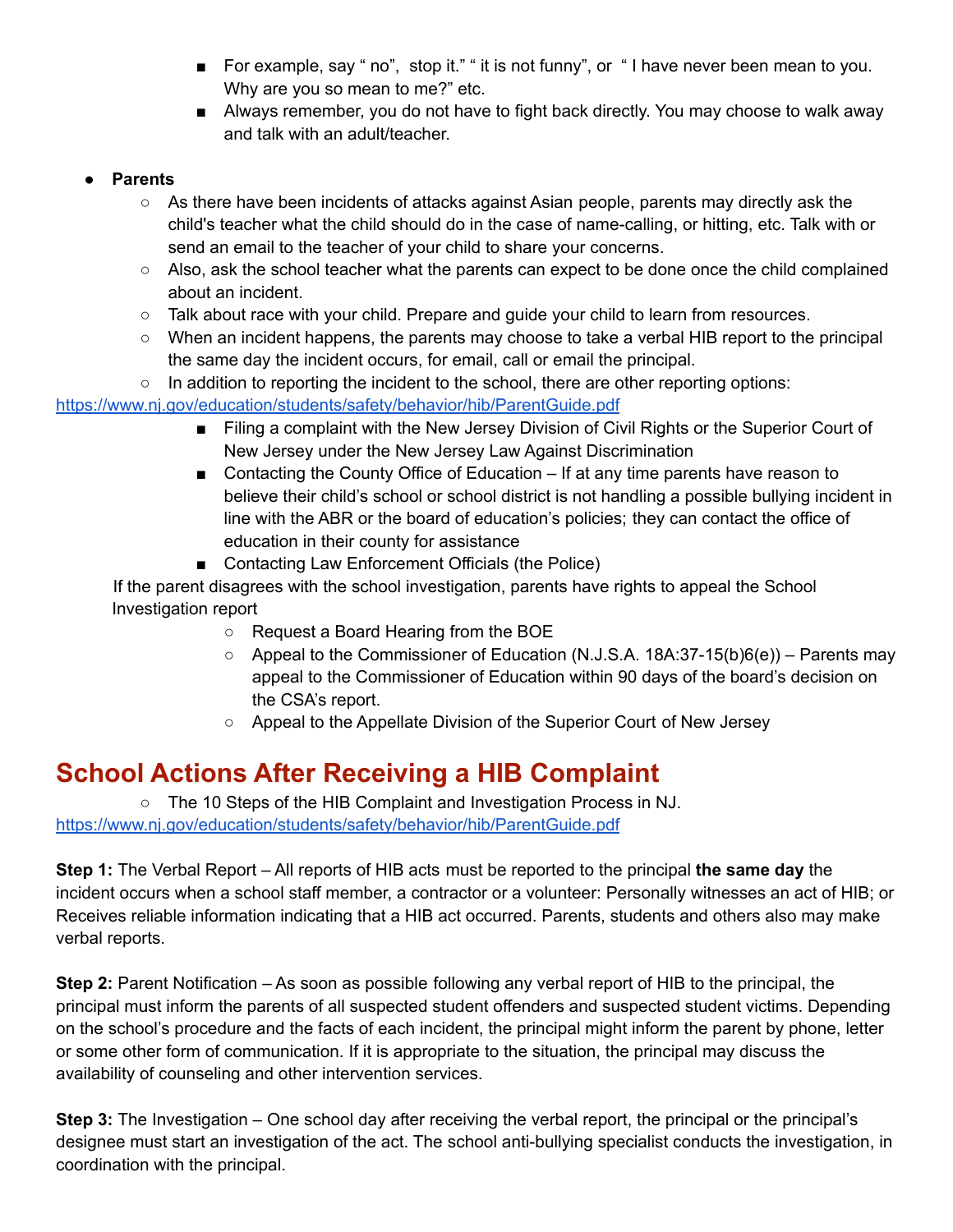**Step 4:** The Written Report – Within two school days of the verbal report, the school employee, contractor or volunteer must also report the act of HIB to the principal, in writing. The written report requirement does not apply to parents.

**Step 5:** The Investigation Report – Within two school days of the completion of the investigation, the results of the investigation must be reported to the CSA.

**Step 6:** CSA Actions – Based on the investigation report, the CSA may choose to take any one of the following additional actions: Impose discipline; Provide intervention services; Create training programs to reduce HIB, improve school climate and make the school safer and more accepting of all students; Order counseling; or Take any other actions necessary to address the incident or reduce HIB in the schools.

**Step 7:** The CSA's Report to the Board of Education – The CSA must report the results of the investigation and any actions taken to the board of education by its next meeting following the completion of the investigation.

**Step 8:** Information to Parents – Within five school days after the results of the investigation are reported to the board of education, the school district must provide the parents with information about the investigation that is limited to the following: The type of investigation that was conducted; Whether or not the district found evidence of HIB, as defined in the ABR; and Whether or not discipline was imposed or services were provided to address the HIB.

**Step 9:** Optional Hearing or Appeal – After receiving the information on the investigation, parents have the right, but are not required, to request a hearing with the board of education, if they are unsatisfied with the investigation findings or any other actions taken by the school or school district. If the parent requests this hearing, it must be held within 10 days of the parents' request. Information on other reporting options can be found in the section of this guide titled Other Reporting Options (pages 19-20). More information on other appeal options is explained in the section of this guide titled Options for Appeals on pages 20-22. • Step 10: Board of Education Decision – At the board of education's next meeting following its receipt of the CSA's report (Step 7), the board must produce a decision, in writing. The decision must either uphold, reject or change the CSA's decision.

**Step 10:** Board of Education Decision – At the board of education's next meeting following its receipt of the CSA's report (Step 7), the board must produce a decision, in writing. The decision must either uphold, reject or change the CSA's decision.

# **Notes for Parents:**

### **Recommendations from Lee & Ku [\(2020\)](https://issuu.com/joyceylee/docs/yps2020):**

- A. It's never too early to have conversations about race and racism. Use open-ended questions to find out what students are hearing, seeing, and feeling.
	- a. Use developmentally appropriate language to make abstract concepts more concrete. For instance, even young children understand the concept of fairness.
	- b. Being honest about racism will build trust with your child, increasing the likelihood of them coming to you with their questions.
	- c. Make sure they have a clear understanding of COVID-19. Hopefully, more than a year into the pandemic, children know that Asians are not more likely to catch or spread the virus. However, these stereotypes may re-emerge as schools open.
	- d. Whenever possible, help children to describe and label the emotions they are feeling. I might say, "it sounds like you are feeling sad about what happened today."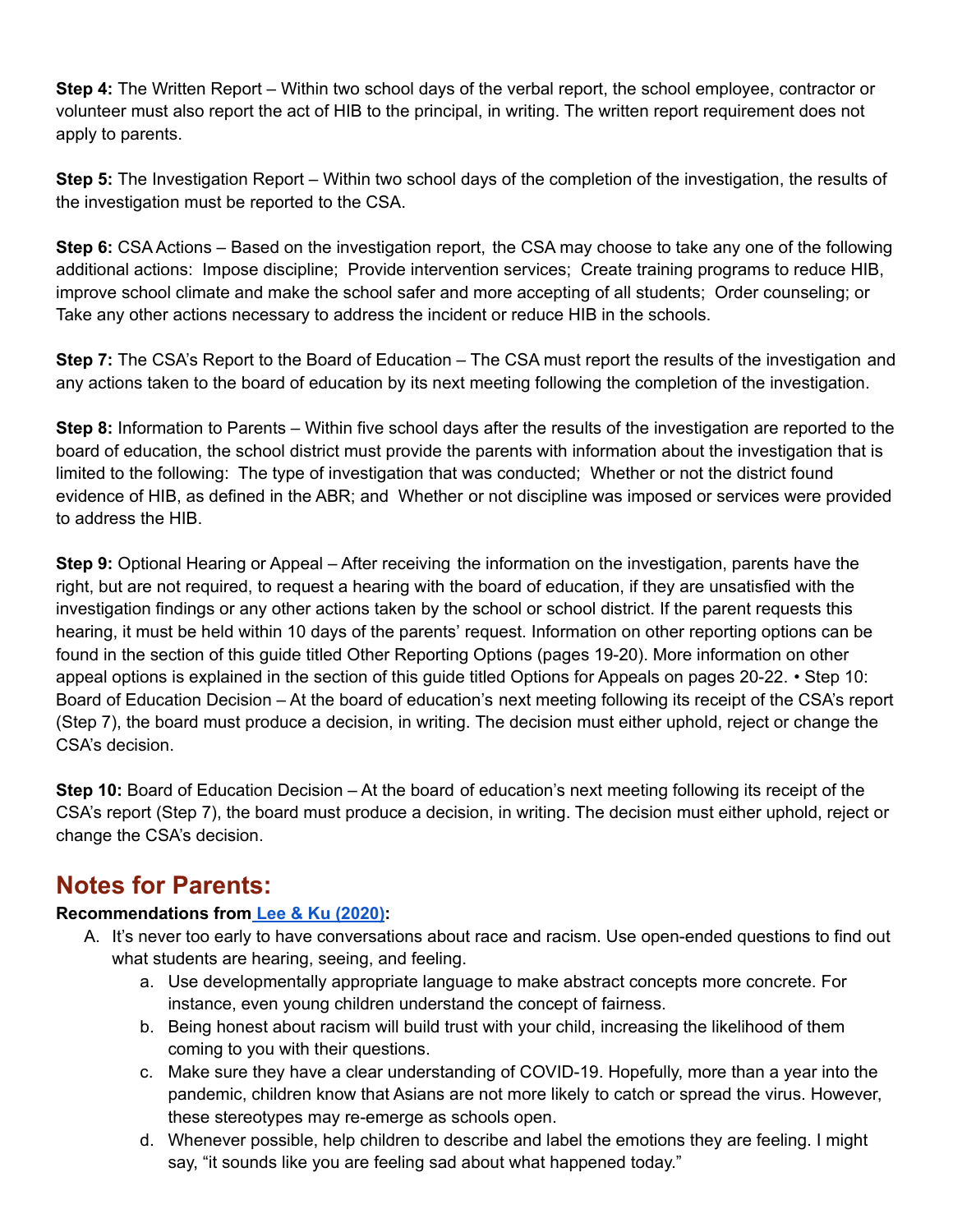- e. Help your child develop positive ethnic-racial-cultural identity by teaching them about their culture, history, and heritage.
- f. If your child experiences anti-Asian racism at school, consider using the Acknowledge, Validate, and Reframe strategy: Acknowledge what happened; Validate their feelings, and Reframe the event to prevent your child from internalizing incorrect messages. Consider reporting the discrimination to Stop AAPI Hate: <https://stopaapihate.org/>
- g. If your child experiences anti-Asian racism at school, teach them WITS: walk again, ignore the perpetrator, talk it out (if it is safe to do so), and seek help & support
- h. Support your child to do things that make them feel strong and good about themselves. Understand the importance of playtime and downtime. When possible, relax with your child.
- B. 5 D's of Bystander [intervention](https://www.ihollaback.org/app/uploads/2016/11/Show-Up_CUPxHollaback.pdf): Learn how to use the 5 D's using a free [webinar](https://www.advancingjustice-chicago.org/what-we-do/bystander-intervention-trainings/?fbclid=IwAR1CD1NAuPOxrMuYT02CQmLyiGfPfN8amcoHp_WcN1jAg3U6YfVvKI6pwkM) sponsored by the Asian Americans Advancing Justice÷ Chicago
	- a. Distract ask someone who is being harassed a question not related to the event (directions, the time, drop something near them
	- b. Delegate get help from someone else. Find someone in a position of authority and ask them for help. Make sure the person being harassed is okay and ask if they want you to call the police.
	- c. Delay when the incident is over, check in with the victim. "Can I sit with you? What do you need?"
	- d. Direct speak up about the harassment. Be direct and clear. You can also ask the person being harassed what's going on. Ask if they are okay, if they want you to get help, or if they want to leave with you.
	- e. Document consider taking a video of the incident, though laws around videoing people vary by state. Keep a safe distance. Film street signs or landmarks to help identify the location. Say the day and time while recording. ALWAYS ask the person who was harassed what they want you to do with the footage. NEVER post it online or use it without their permission.
	- f. Adults (family members, care givers) need to make time for Self-Care: Tips For [Asian](https://www.huffpost.com/entry/self-care-advice-asian-americans_l_5e83a656c5b6a1bb764f0e45) Americans Dealing With Racism Amid [Coronavirus](https://www.huffpost.com/entry/self-care-advice-asian-americans_l_5e83a656c5b6a1bb764f0e45)
	- g. Asian families are choosing remote over [in-person](https://www.seattletimes.com/nation-world/as-schools-reopen-asian-american-students-are-missing-from-classrooms/) learning. This may be due to fear of harassment and violence or because they work in the healthcare industry and cannot risk their child bringing the virus home from school.

# **Other Resources For Confronting and Combating Anti-Asian Violence:**

### **Combating Anti-Asian Sentiment — A Practical Guide for Clinicians:**

<https://www.nejm.org/doi/full/10.1056/NEJMp2102656>

**What You Can Do About Anti-Asian Violence: 'We Are Part of This Country,' Activists Say:**

<https://www.rollingstone.com/culture/culture-news/asian-american-racism-violence-1127876/>

#### **Standing up to anti-Asian racism:**

<https://www.afsc.org/blogs/news-and-commentary/standing-to-anti-asian-racism>

### **Be an Ally: How to Help Fight Anti-Asian Racism and Xenophobia:**

<http://www.bu.edu/articles/2021/be-an-ally-how-to-help-fight-anti-asian-racism-and-xenophobia/>

#### **How to address the surge of anti-Asian hate crime:**

<https://www.pbs.org/newshour/nation/watch-live-how-to-address-the-surge-of-anti-asian-hate-crimes>